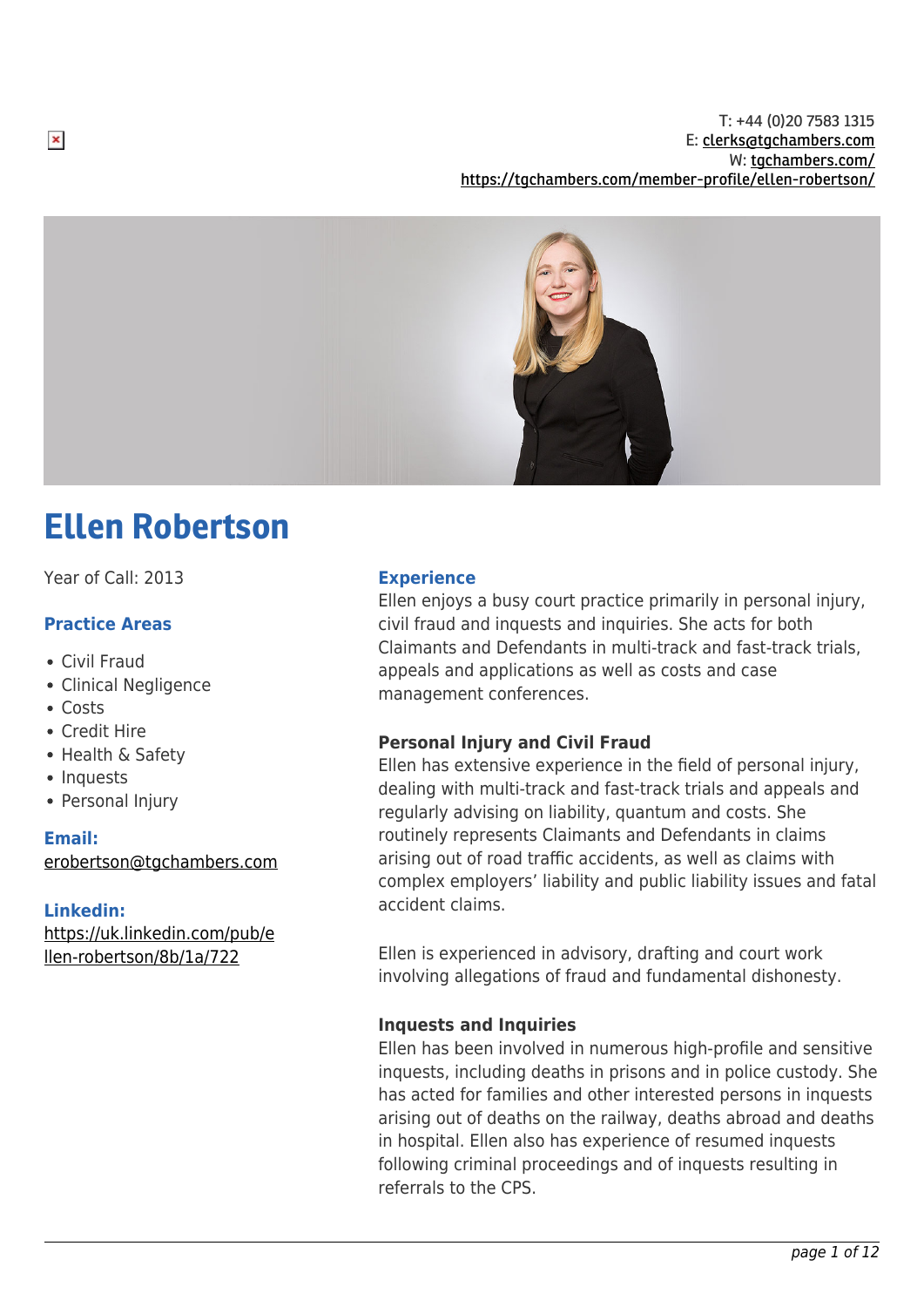She was instructed on both the Independent Inquiry into Child Sex Abuse and the Grenfell Tower Inquiry, and was junior counsel in the London Bridge inquests.

## **Costs**

Ellen acts for both Claimants and Defendants in costs and case management conferences and frequently advises on matters of law and likely arguments in relation to costs disputes. She has particular expertise in the application of QOCS and its exceptions.

## **Health & Safety**

Ellen is experienced with health and safety issues arising out of her personal injury, fatal accidents and inquests practices, and in particular is familiar with issues arising from incidents on construction sites.

## **Credit Hire**

Ellen acts for both Claimants and Defendants in credit hire litigation. She regularly deals with cases involving enforceability arguments and claims concerning fleet vehicles.

In her spare time, Ellen is a trustee of the charity National Debate Team which provides opportunities for students to debate internationally, and volunteers with the Social Mobility Foundation as a mentor for university students from disadvantaged backgrounds who intend to pursue legal careers. She regularly accepts pro bono instructions, including instructions from the Bar Pro Bono Unit and Bail for Immigration Detainees.

## **Education**

- Kaplan Law School, BPTC (2013)
- Middle Temple Queen Mother Scholar (2011)
- Worcester College, Oxford: BA (Jurisprudence) (2011)
- Worcester College Simmons & Simmons Scholar (2009)

## **Memberships**

- Personal Injury Bar Association
- Health & Safety Lawyers' Association

## **Cases**

## **Inquest into the death of Nargis Begum**

11/2/2021

Barristers involved: Ellen Robertson Ellen is acting for the family of Nargis Begum in the inquest into her death arising out of a fatal collision on a smart motorway. The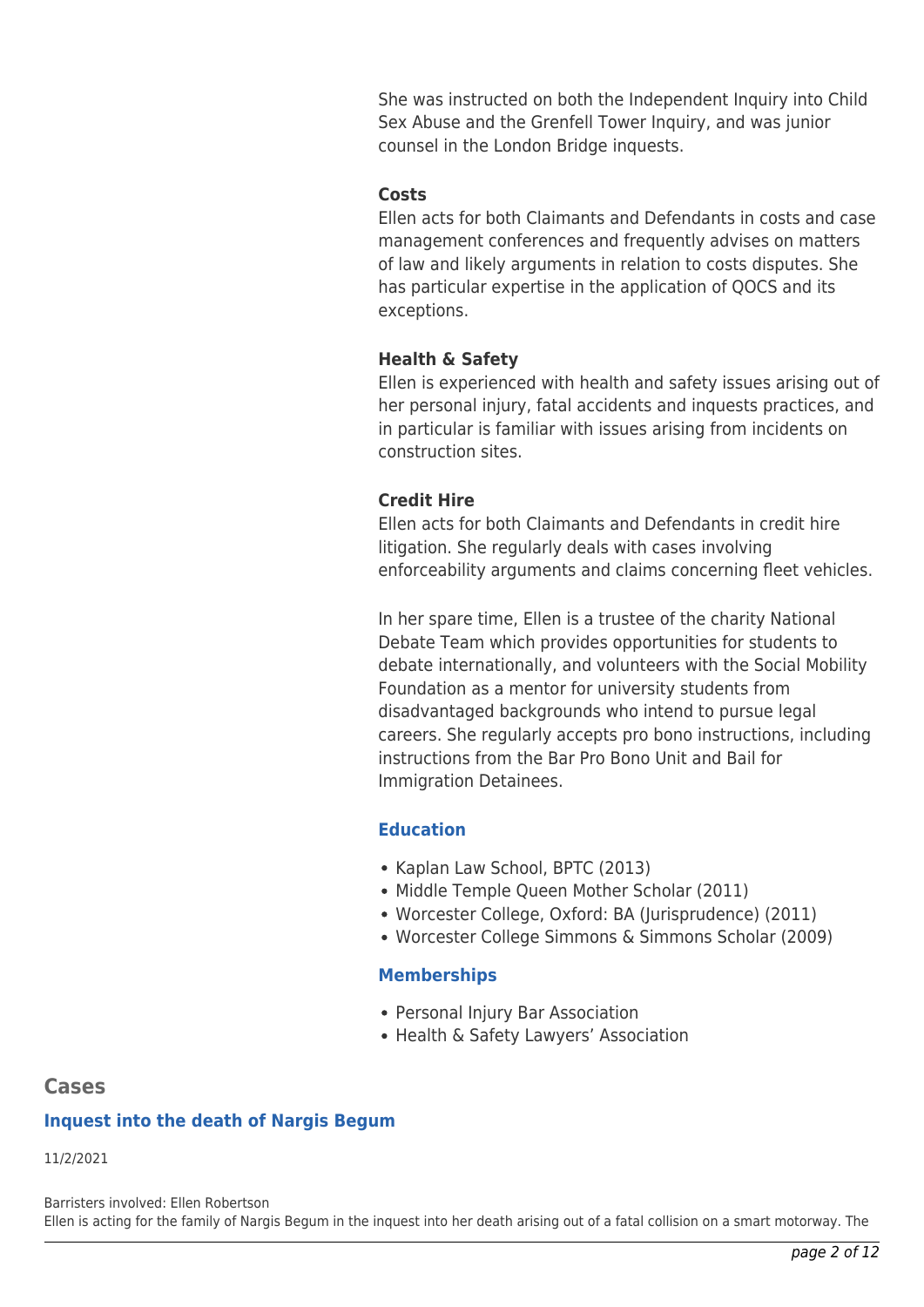inquest is currently suspended to allow the CPS to consider whether Highways England will face corporate manslaughter charges.

Mrs Begum, 62, was a passenger in a vehicle which broke down on the M1 in 2018, on a stretch of "All Lanes Running" smart motorway without a hard shoulder. She and her husband had exited the vehicle and were waiting for help when their stationary car was hit by another vehicle, pushing it into Mrs Begum and causing fatal injuries.

Following a Pre-Inquest Review hearing on 11 February 2021, the Senior Coroner for South Yorkshire (East District), Coroner Nicola Mundy, suspended the inquest, and ruled that she will refer the matter to the CPS to consider a charge of corporate manslaughter in relation to Highways England.

The CPS has confirmed that the driver involved in the collision will not face prosecution, following an earlier referral from the Senior Coroner after an initial Pre-Inquest Review in December 2020.

Ellen is instructed by Christopher Kardahji of Irwin Mitchell LLP.

Media coverage of the hearing can be found here -<https://www.bbc.co.uk/news/uk-england-south-yorkshire-56030027>

### **Inquest into the death of Patrick Bolster**

25.09.2019

Barristers involved: Ellen Robertson

Ellen acted for the family of Patrick Bolster, who died at the age of 27 in an accident on the railway on 21 March 2019.

As a result of the inquest, the Senior Coroner for Inner North London, Mary Hassell, made a report for the prevention of future death detailing her concerns regarding Network Rail's system failures relating to fencing inspections.

#### **Inquest into the death of Harry Byatt**

29.10.2019 and 30.10.2019

Barristers involved: Ellen Robertson Ellen was led by Simon Browne QC on behalf of the family of Harry Byatt at the inquest into his death, which occurred at the Peligoni Club sailing resort in Zakynthos, Greece in August 2017.

Harry, 19, was working as a water sports instructor at the Peligoni Club during the summer season.

The Senior Coroner for Westminster, Dr Fiona Wilcox, found that Harry had drowned in seawater around thirty metres off the coast at the Peligoni Club, and recorded the cause of death as an accident.

Dr Wilcox found that nobody had been in the watch tower overlooking the water at the time of Harry's death, and that the system used to allocate watch tower duties was "not robust enough". The Senior Coroner also stated she doubted that rescue boats were out on the water at the time. She considered the distinction drawn by the Peligoni Club between risks to those swimming and those on craft in the water "incredible" and found that all users of the water should be watched over in case they got into difficulties.

The Senior Coroner made a report for the Prevention of Future Deaths to the Peligoni Club regarding the watch-tower system, the safety of swimmers and the lack of on site deep-water rescue equipment.

## **Publications**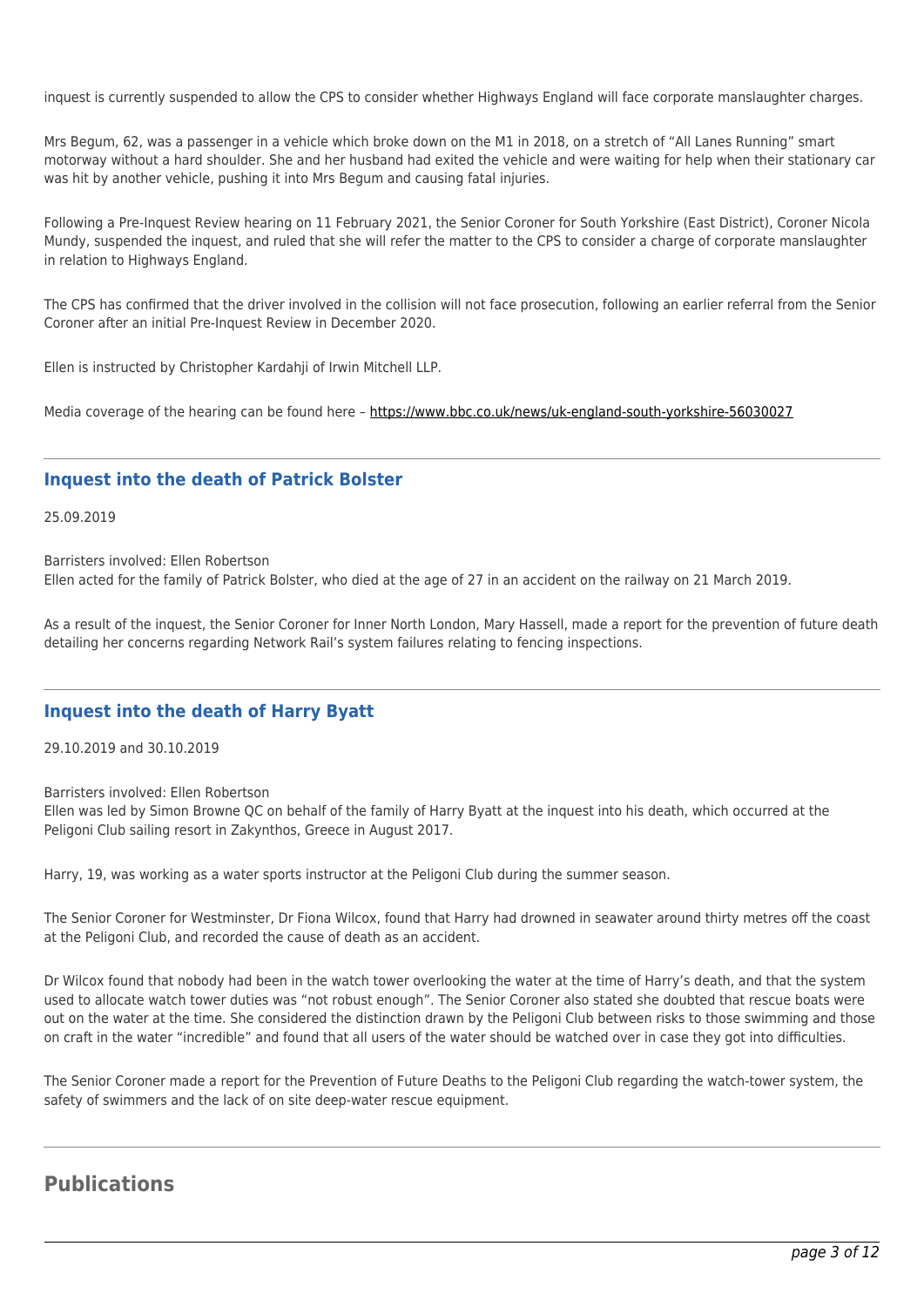#### **TGC Clinical Negligence Newsletter – Second Issue** 16/11/2021

Authors: Lionel Stride Marcus Grant Ellen Robertson James Arney QC James Laughland Robert Riddell Nicholas Dobbs Rochelle Powell Anthony Johnson James Yapp Please see link below to the latest edition of the TGC Clinical Negligence Newsletter. You can view the publication on our website [http://tgchambers.com](https://tgchambers.com/wp-content/uploads/2021/11/TGC073_Clin_Neg_Newsletter_Issue2_v3.pdf)

### **TGC Fraud Update Issue XII**

01/06/2021

Authors: James Henry Simon Browne QC Tim Sharpe James Laughland Anthony Johnson George Davies Lionel Stride Robert Riddell Paul McGrath Edward Hutchin Ellen Robertson

Please see link below to the latest TGC Fraud newsletter.

You can view the publication at

[https://tgchambers.com/wp-content/uploads/2021/05/TGC070\\_Newsletter\\_Fraud\\_issue\\_12\\_v1-002-1.pdf](https://tgchambers.com/wp-content/uploads/2021/05/TGC070_Newsletter_Fraud_issue_12_v1-002-1.pdf)

## **TGC Inquests and Inquiries Newsletter**

18/03/2021

Authors: Keith Morton QC Andrew O'Connor QC Nicholas Moss QC Fiona Canby David R. White Emily Wilsdon Ellen Robertson Scarlett Milligan Harriet Wakeman Olivia Rosenstrom

Welcome to the inaugural edition of the TGC Inquests and Inquiries newsletter, a twice-yearly publication containing articles on recent key legal developments in these fields, as well as a selection of recent noteworthy cases in which Members of Chambers have been involved.

You can view the publication at [https://tgchambers.com/wp-content/uploads/2021/03/TGC066\\_Inquests\\_Newsletter.pdf](https://tgchambers.com/wp-content/uploads/2021/03/TGC066_Inquests_Newsletter.pdf)

#### **TGC Costs Update – Vol 7 December 2020** 17/12/2020

Authors: Matthew Waszak Richard Boyle Simon Browne QC Richard Wilkinson James Laughland Sian Reeves Anthony Johnson Lionel Stride Robert Riddell Ellen Robertson James Yapp Paul Erdunast

Please see link below to the latest TGC Costs newsletter.

You can view the publication at [https://tgchambers.com/wp-content/uploads/2020/12/TGC064\\_Costs\\_Newsletter\\_Vol\\_VII\\_v2.pdf](https://tgchambers.com/wp-content/uploads/2020/12/TGC064_Costs_Newsletter_Vol_VII_v2.pdf)

#### **Negligence under Lockdown** 06/10/2020

Authors: Ellen Robertson

Ellen Robertson explains in the Solicitors Journal how selecting an expert in Covid-19 related medical negligence claims could be a challenge.

You can view the publication at<https://www.solicitorsjournal.com/sjarticle/Negligence%20under%20lockdown>

#### **TGC Fraud Newsletter Issue XI** 11/08/2020

Authors: James Henry Tim Sharpe Scarlett Milligan Anthony Johnson Harriet Wakeman Ellen Robertson Olivia Rosenstrom James Yapp

Please see link below to the latest TGC Fraud newsletter. You can view the publication at [https://tgchambers.com/wp-content/uploads/2020/08/TGC062\\_Newsletter\\_Fraud\\_issue\\_11\\_v2.pdf](https://tgchambers.com/wp-content/uploads/2020/08/TGC062_Newsletter_Fraud_issue_11_v2.pdf)

# **TGC Costs Newsletter Vol VI**

15/07/2020

Authors: Simon Browne QC James Laughland Mark James Richard Wilkinson Anthony Johnson Sian Reeves Richard Boyle Matthew Waszak Ellen Robertson James Yapp Robert Riddell Harriet Wakeman Olivia Rosenstrom Please see link below to the latest update from the TGC Costs Team.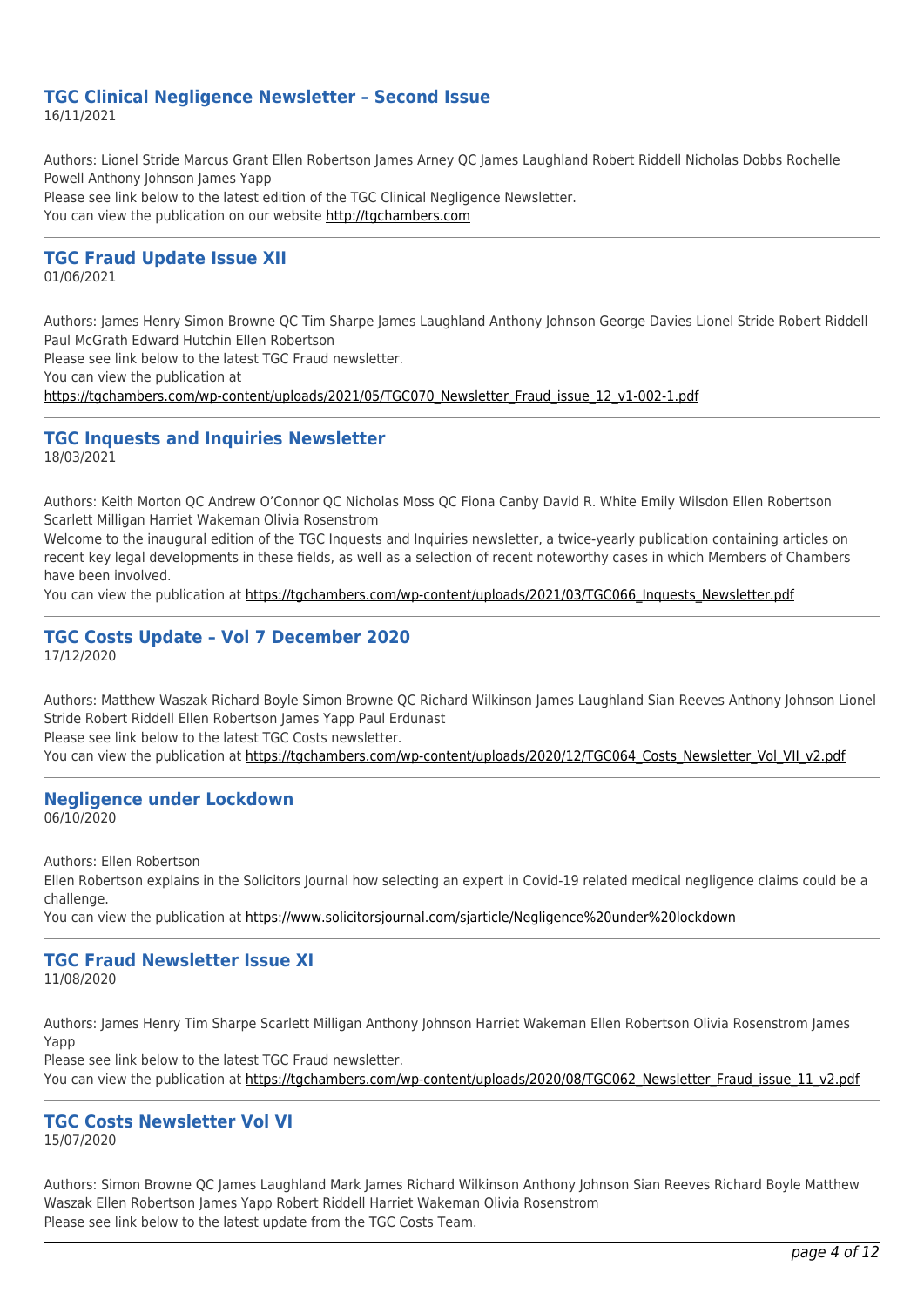You can view the publication at [http://tgchambers.com/wp-content/uploads/2020/07/TGC061\\_Costs\\_Newsletter\\_Vol\\_VI\\_v3.pdf](http://tgchambers.com/wp-content/uploads/2020/07/TGC061_Costs_Newsletter_Vol_VI_v3.pdf)

#### **TGC Costs Newsletter Vol V**

10/12/2019

Authors: Simon Browne QC James Laughland Lionel Stride Anthony Johnson Richard Boyle Matthew Waszak Ellen Robertson Elizabeth Gallagher James Yapp Harriet Wakeman Please see link below to the latest update from the TGC Costs Team. You can view the publication on our website [http://tgchambers.com](https://tgchambers.com/wp-content/uploads/2019/12/TGC055_Costs_Newsletter_Vol_V_v3.pdf)

#### **TGC Fraud Newsletter Issue X – October 2019** 23/10/2019

Authors: James Laughland Lionel Stride Anthony Johnson James Henry Ellen Robertson Elizabeth Gallagher Harriet Wakeman Keith Morton QC

Issue X of the TGC Fraud Newsletter, a publication we have set up with the stated aim of facilitating the sharing of information about decided claims involving issues of road traffic fraud and related matters, can be found at the link below. You can view the publication on our website [http://tgchambers.com](https://tgchambers.com/wp-content/uploads/2019/10/TGC056_Newsletter_Fraud_issue10_v3b.pdf)

## **TGC Costs Newletter Vol IV**

04/06/2019

Authors: Richard Wilkinson Lionel Stride Anthony Johnson Richard Boyle Matthew Waszak Ellen Robertson James Yapp Juliet Wells Harriet Wakeman Olivia Rosenstrom

Please see link below to the latest update from the TGC Costs Team.

You can view the publication on our website [http://tgchambers.com](https://tgchambers.com/wp-content/uploads/2019/06/TGC047_Costs_Newsletter_Vol_IV_v5b.pdf)

#### **TGC Fraud Newsletter Issue IX – February 2019** 26/02/2019

Authors: Tim Sharpe Anthony Johnson James Henry Ellen Robertson Elizabeth Gallagher Please see link below for Issue IX of TGC Fraud Update, a publication we have set up with the stated aim of facilitating the sharing of information about decided claims involving issues of road traffic fraud and related matters. You can view the publication on our website [http://tgchambers.com](https://tgchambers.com/wp-content/uploads/2019/02/Newsletter_Fraud_issue9_v3.pdf)

#### **TGC Costs Newsletter Vol III** 10/12/2018

Authors: Simon Browne QC Mark James Richard Wilkinson Paul McGrath Richard Boyle Lionel Stride Ellen Robertson James Yapp Robert Riddell Matthew Waszak

Please see link below to the latest update from the TGC Costs Team. You can view the publication on our website [http://tgchambers.com](https://tgchambers.com/wp-content/uploads/2018/12/TGC043_Costs_Newsletter_Vol_III_v4.1.pdf)

#### **TGC Fraud Newsletter Issue VIII – July 2018** 02/07/2018

Authors: James Henry Ellen Robertson Paul McGrath James Yapp Matthew Waszak Elizabeth Gallagher Tim Sharpe Edward Hutchin William Irwin Helen Nugent

Please see link below for Issue VIII of TGC Fraud Update, a publication we have set up with the stated aim of facilitating the sharing of information about decided claims involving issues of road traffic fraud and related matters. You can view the publication at [http://tgchambers.com/wp-content/uploads/2018/06/TGC041\\_Newsletter\\_Fraud\\_issue8\\_v1.pdf](http://tgchambers.com/wp-content/uploads/2018/06/TGC041_Newsletter_Fraud_issue8_v1.pdf)

## **TGC Costs Newsletter**

17/05/2018

Authors: James Laughland James Arney QC Paul McGrath Lionel Stride Sian Reeves Richard Boyle Matthew Waszak Ellen Robertson Please see link below to the latest TGC Costs Newsletter.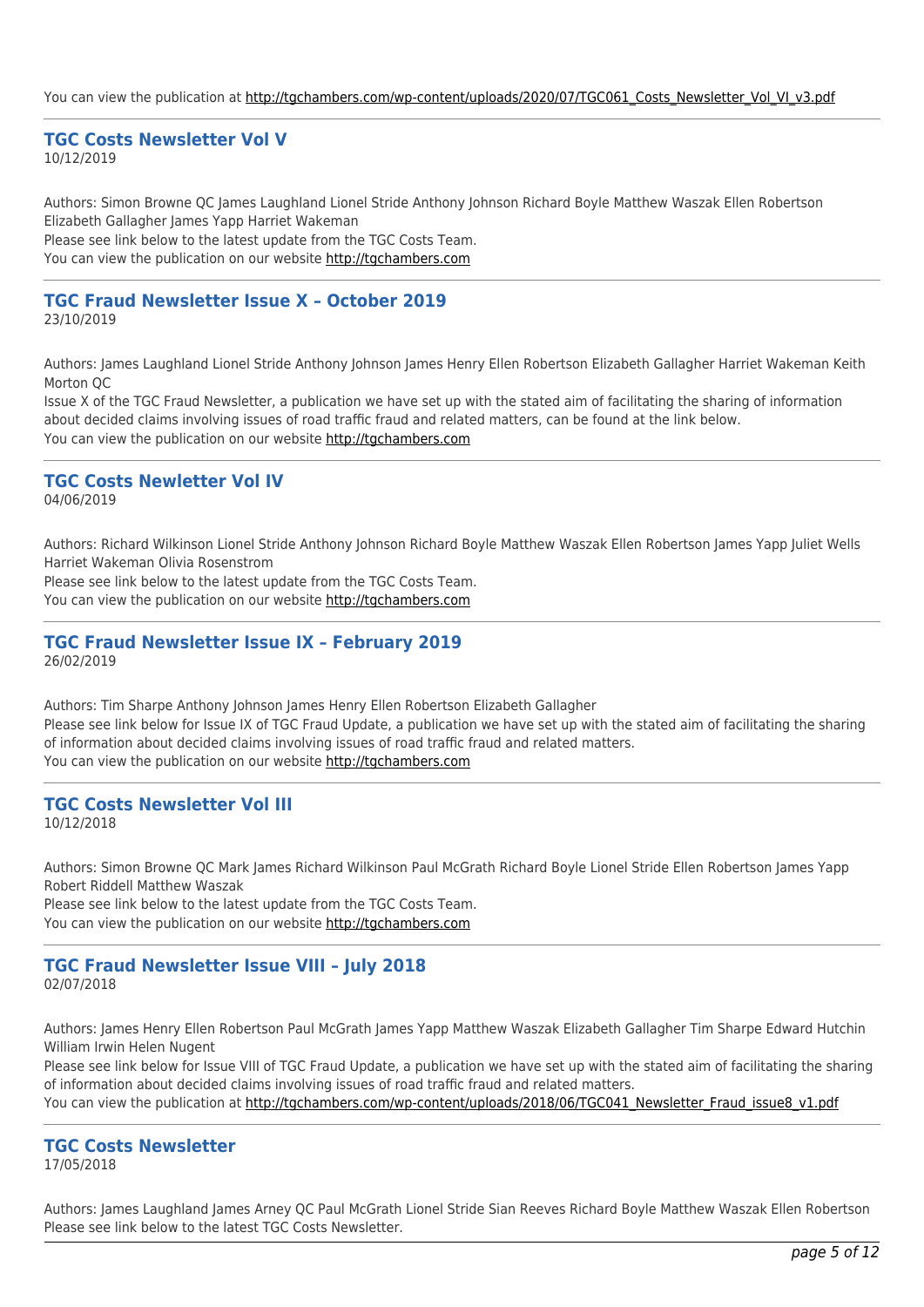## **TGC Fraud Newsletter Issue VII – February 2018**

21/02/2018

Authors: James Laughland James Henry Marcus Grant Tim Sharpe Ellen Robertson George Davies Please see link below for Issue 7 of TGC Fraud Update, a publication we have set up with the stated aim of facilitating the sharing of information about decided claims involving issues of road traffic fraud and related matters. You can view the publication on our website [http://tgchambers.com](https://tgchambers.com/wp-content/uploads/2018/02/TGC032_Newsletter_Fraud_issue7_v2.pdf)

#### **TGC Fraud Newsletter Issue VI – September 2017** 21/09/2017

Authors: Anthony Johnson Paul McGrath Anthony Lenanton George Davies Ellen Robertson Robert Riddell William Irwin Matthew Waszak Alex Glassbrook

Please see link below for Issue 6 of TGC Fraud Update, a publication we have set up with the stated aim of facilitating the sharing of information about decided claims involving issues of road traffic fraud and related matters. You can view the publication on our website [http://tgchambers.com](https://tgchambers.com/wp-content/uploads/2017/09/TGC-Fraud-Update-Issue-VI-September-2017..pdf)

## **News**

## **Finding of unlawful killing made in inquest into death following elective hip surgery** 17/01/2022

Barristers involved: Ellen Robertson

Mrs S was assessed as a suitable candidate to undergo the surgery at the Gateway Centre despite its lack of any critical care facilities and her significant pre-existing morbidities. The Trust conceded that Mrs S was not a suitable candidate for the Gateway Centre. Due to failures in the pre-operative assessment, Mrs S was not given accurate information about the risk of death. During the operation, the surgical team breached the femoral cortex and the operation was extended to allow for the placement of a metal plate. The lead Consultant Surgeon left prior to the conclusion of the operation. Mrs S's blood pressure was dangerously low for lengthy periods, which led to organ failure. Despite the efforts of an intensive care team, Mrs S passed away some hours after the operation ended.

The Acting Senior Coroner found that the Consultant Anaesthetist had failed to utilise cardiac output or other monitoring that would have given greater diagnostic information about Mrs S's condition, allowed Mrs S's blood pressure to remain at dangerously low levels for extended periods of time, and failed to appreciate that Mrs S required urgent fluid resuscitation. The Acting Senior Coroner also identified numerous failures of the anaesthetist in the post-operative care, including his decision to leave the Gateway Centre for the day when Mrs S was in a critically unwell condition.

In particular, the Acting Senior Coroner criticised the agreement of the Consultant Anaesthetist to extend surgery despite Mrs S's critically unwell state, and determined that to be an act that amounted to such a truly and exceptionally bad breach of duty, that the test for gross negligence manslaughter was met. He therefore entered a conclusion of unlawful killing.

In addition to the failures by the Consultant Anaesthetist, the Acting Senior Coroner found that there were a number of other failures in the Trust's care, including failures to adequately assess Mrs S's condition in pre-operative checks or to appreciate her serious comorbidities, a failure to use any appropriate pre-operative assessment algorithm, a failure to obtain adequately informed consent, a failure to appreciate that the Gateway Centre was not an appropriate location for the operation and a number of failures in the post-operative care provided to Mrs S.

The Acting Senior Coroner formed the view that the circumstances amounted to a failure in basic medical care by the Trust, which were gross failures and had a clear connection with Mrs S's death. He formed the view that the failures amounted to neglect, but given the findings in relation to the anaesthetist, the appropriate conclusion was one of unlawful killing.

The Acting Senior Coroner has issued a Report to Prevent Future Deaths in relation to the failure of the Trust to utilise any formal risk assessment tool when assessing the pre-operative risk to Mrs S, and the ongoing failure of the Trust to require the use of such a tool. The Report also addressed the poor communication between the orthopaedic surgical team and the anaesthetist, finding that no targeted questions had been asked about Mrs S's condition and that a different outcome may have arisen had such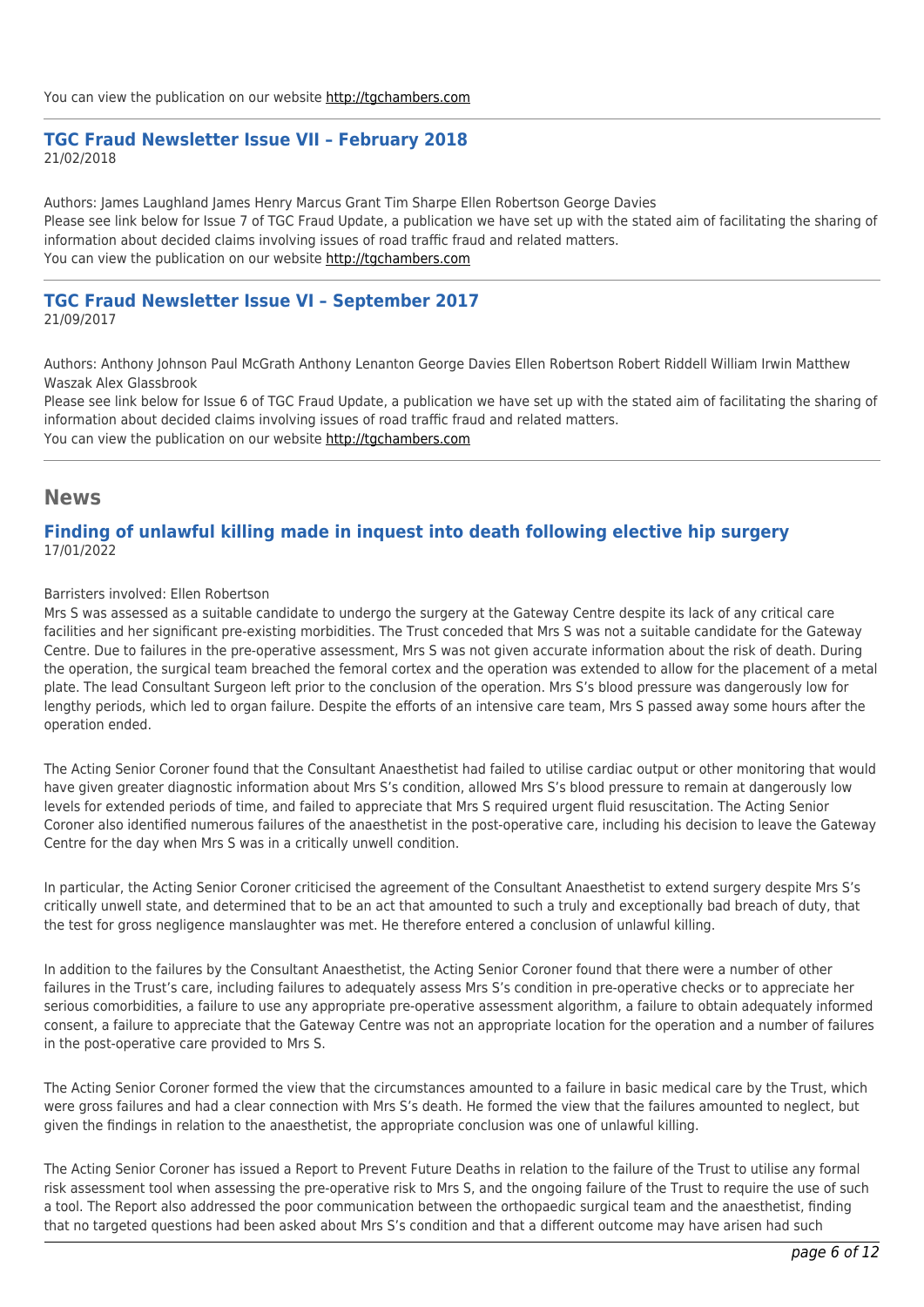questions been asked. The Report also found that the lead consultant surgeon's decision to leave the surgery early had lengthened the procedure, yet no system was in place to assess whether that decision was appropriate.

In addition to Barts Health NHS Trust, the Report has been sent to the Department for Health and Social Care, the Royal College of Surgeons and the Royal College of Anaesthetists.

#### **Pupillage Zoom Q&A** 17/01/2022

Barristers involved: Ellen Robertson Elizabeth Gallagher Rochelle Powell Nicholas Dobbs We will have four barristers in attendance – Ellen Robertson, a member of Chambers' Pupillage Committee and Wellbeing Committee, Elizabeth Gallagher, a member of Chambers' Equality and Diversity Committee, Wellbeing Committee and Pupillage Committee, and Nicholas Dobbs and Rochelle Powell, who both joined Chambers in 2021 after successfully completing their pupillages at TGC.

This is a chance to ask any questions you have about pupillage, applications and life at TGC. The dress code is informal.

There is no need to RSVP and prospective candidates at all stages are very welcome. The Zoom link is <https://tgchambers.zoom.us/j/96402754468>and the meeting ID is 964 0275 4468. You will not require a password but will be admitted to the event from a waiting room. If you have any difficulties in attending, please email Ellen Robertson at [er@tgchambers.com.](mailto:er@tgchambers.com)

#### **TGC Clinical Negligence Newsletter – Second Issue, November 2021** 16/11/2021

Barristers involved: Lionel Stride Marcus Grant Ellen Robertson James Arney QC James Laughland Robert Riddell Nicholas Dobbs Rochelle Powell Anthony Johnson James Yapp

To help you navigate this edition, here is an overview of what you can expect: –

#### **Procedure, Limitation & Expert Evidence**

• To kick us off on recent procedural developments, Marcus Grant considers Calderdale & Huddersfield NHS Foundation Trust v Metcalf [2021] EWHC 611 QB in which the Court handed down a six-month prison sentence against a claimant as punishment for contempt of court for signing statements of truth on court documents containing facts that she knew to be untrue.

• Ellen Robertson looks at Wilkins v University Hospital North Midlands NHS Trust [2021] EWHC 2164 (QB), which considers the old chestnuts of 'date of knowledge' for the purposes of limitation and the 'balancing exercise' undertaken by the Court when considering whether to utilise its discretion under section 33 of the Limitation Act 1980

• James Arney Q.C. considers PAL v Davidson [2021] EWHC 1108 (QB), an application by a 13-year-old claimant who had suffered catastrophic injuries for an interim payment of £2 million to enable a suitable property to be purchased for her long-term accommodation needs.

Fourthly – and this is itself a new development for the TGC Clinical Negligence Newsletter – we will take you through a quick-fire review of four key cases in the field.

#### **Breach of Duty & Causation**

• Turning to questions of liability, James Laughland first considers the Supreme Court's much awaited judgment in Khan v Meadows [2021] UKSC 21, in which the centrality of the 'scope of duty' principle was affirmed as a determinative factor in medical advice cases.

• I (Lionel Stride) then examine the battery of post-Montgomery case law concerning patients' informed consent to treatment.

• Following on from the above, Robert Riddell analyses Negus (1) Bambridge (2) v Guy's & St Thomas' NHS Foundation Trust [2021] EWHC 643 (QB), which concerns the extent to which a doctor is under a duty to warn a patient before surgery of the material risk which may arise from intra-operative technical decisions.

• Nicholas Dobbs examines Sheard v Cao Tri Do [2021] EWHC 2166 (QB), which provides an instructive example of the difficulties in clinical negligence claims when resolving conflicts between witness evidence and contemporaneous medical notes.

• James Laughland analyses Davies v Frimley Health NHS Foundation Trust [2021] EWHC 169 (QB) in which the Court considered whether the making of a material contribution to harm was sufficient to establish liability in a clinical negligence claim.

• Rochelle Powell considers Jarman v Brighton and Sussex University Hospitals NHS Trust [2021] EWHC 323(QB), which provides an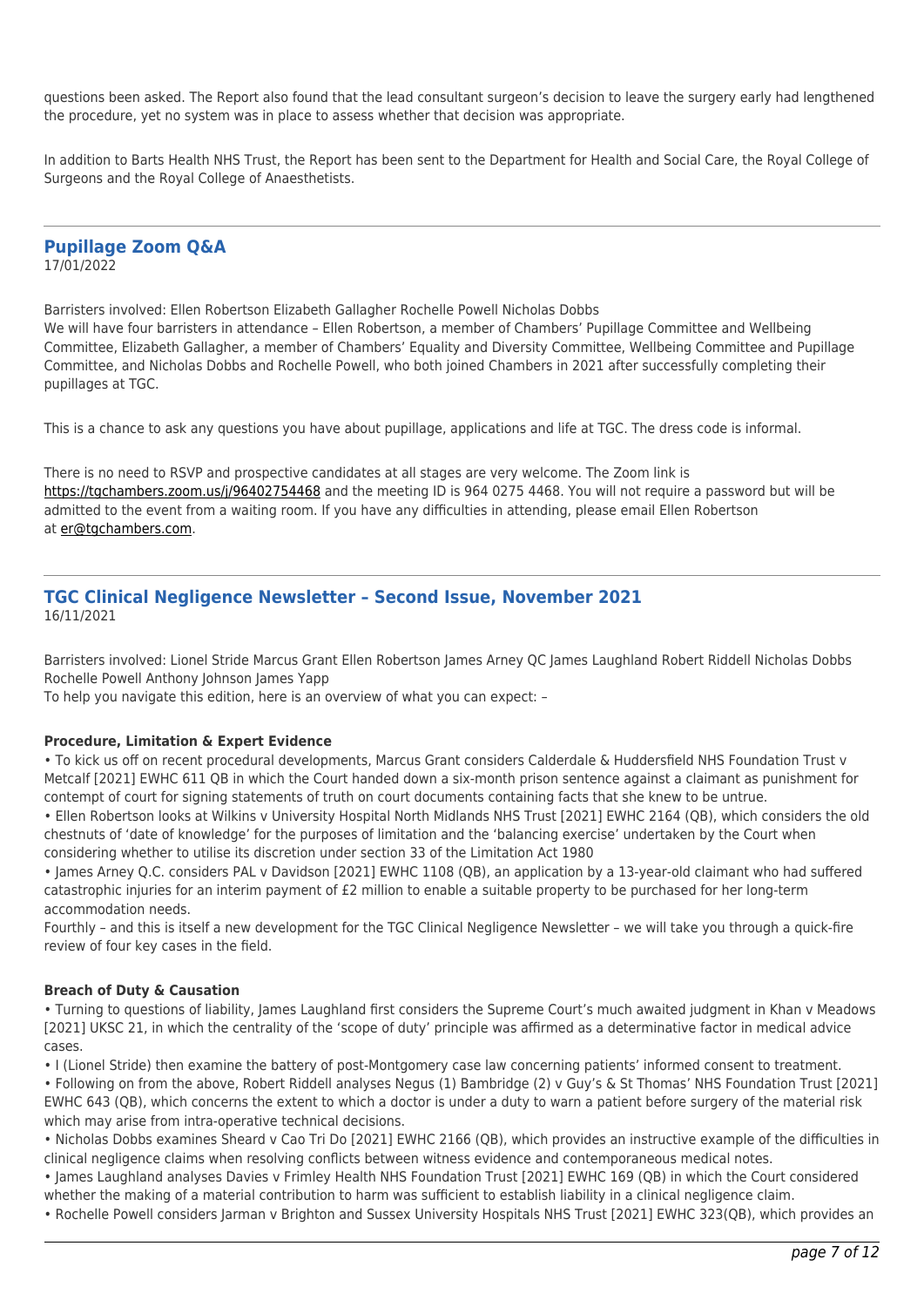interesting exposition of the Bolam test in the context of an alleged failure to refer the claimant for an emergency MRI.

• Anthony Johnson considers Brint v. Barking, Havering and Redbridge University Hospitals NHS Trust [2021] EWHC 290 in which the Judge's consideration of the claimant's lack of credibility as a witness did not equate to a finding of fundamental dishonesty for the purposes of CPR 44.16.

• James Arney Q.C. analyses XM v Leicestershire Partnership NHS Trust [2020] EWHC 3102 (QB) in which the Court considered the standard of care to be expected from 'health visitors'; the judgment is a practical application of the principles established in Wilsher and Darnley.

• I (Lionel Stride) then set out a quick-fire summary of some of the other interesting recent clinical negligence cases that did not (quite) make the cut for articles.

#### **Calculation of Damages**

• Turning to questions of quantum, Anthon Johnson analyses Reaney v. University Hospital of North Staffordshire NHS Trust [2015] EWCA Civ 1119, which is significant for two reasons: (i) the Court provided guidance on the applicability of the test of causation in a case where a non-negligent injury had been exacerbated by the Defendant's clinical negligence; and (ii) the Master of the Rolls commented obiter on the applicability of the 'material contribution' test in claims of that nature.

• Blowing the final whistle on this edition, James Yapp then considers Owen v Swansea City AFC [2021] EWHC 1539 (QB), in which the Court addressed the question of how to calculate the likely career earnings of a young professional footballer.

We very much hope you enjoy this publication, and welcome any feedback.

You can view the publication on our website [http://tgchambers.com](https://tgchambers.com/wp-content/uploads/2021/11/TGC073_Clin_Neg_Newsletter_Issue2_v3.pdf)

#### **TGC Fraud Update – Issue XII June 2021** 01/06/2021

Barristers involved: James Henry Simon Browne QC Tim Sharpe James Laughland Anthony Johnson George Davies Lionel Stride Robert Riddell Paul McGrath Edward Hutchin Ellen Robertson Also in this issue:

• Simon Browne QC and Anthony Johnson report on the latest (and final) instalment in the Seabrook trilogy. A victory in the Court of Appeal and clarification on Part 36 Offers.

• Tim Sharpe tells the tale of how Celebrity Big Brother winner Alex Reid was committed to prison for contempt of court.

• Anthony Johnson takes the sting out of the tail of the High Court decision in Brint v Barking [2021] EWHC 290 (QB).

• Lionel Stride analyses the proper approach to the particularisation of deceit claims following Kasem v UCLH [2021] EWHC 136 (QB).

• James Laughland treats us to the most boring pub quiz question of all time, and then seeks to regain our interest with the tale of a £4M claim gone wrong, for all the right reasons.

• I look at the admissibility of ANPR evidence in light of the latest County Court guidance from HHJ Cotter QC in Harrison v Buncher.

• George Davies explores what can happen when the boot is on the other foot: dishonesty of the defendant and indemnity / 'exceptional circumstances' costs.

As always, these articles are accompanied by summaries and interesting practice points taken from a host of recent decisions in the types of cases that we all deal with on a daily basis.

Please do contact a member of the TGC fraud team if you have any queries about any of the items dealt with in this issue, or indeed about any other issues relating to insurance fraud and related matters.

I hope that the contents of this newsletter are both interesting and useful; as ever I would welcome any feedback from our readers.

James Henry Editor

You can view the publication on our website [http://tgchambers.com](https://tgchambers.com/wp-content/uploads/2021/05/TGC070_Newsletter_Fraud_issue_12_v1-002-1.pdf)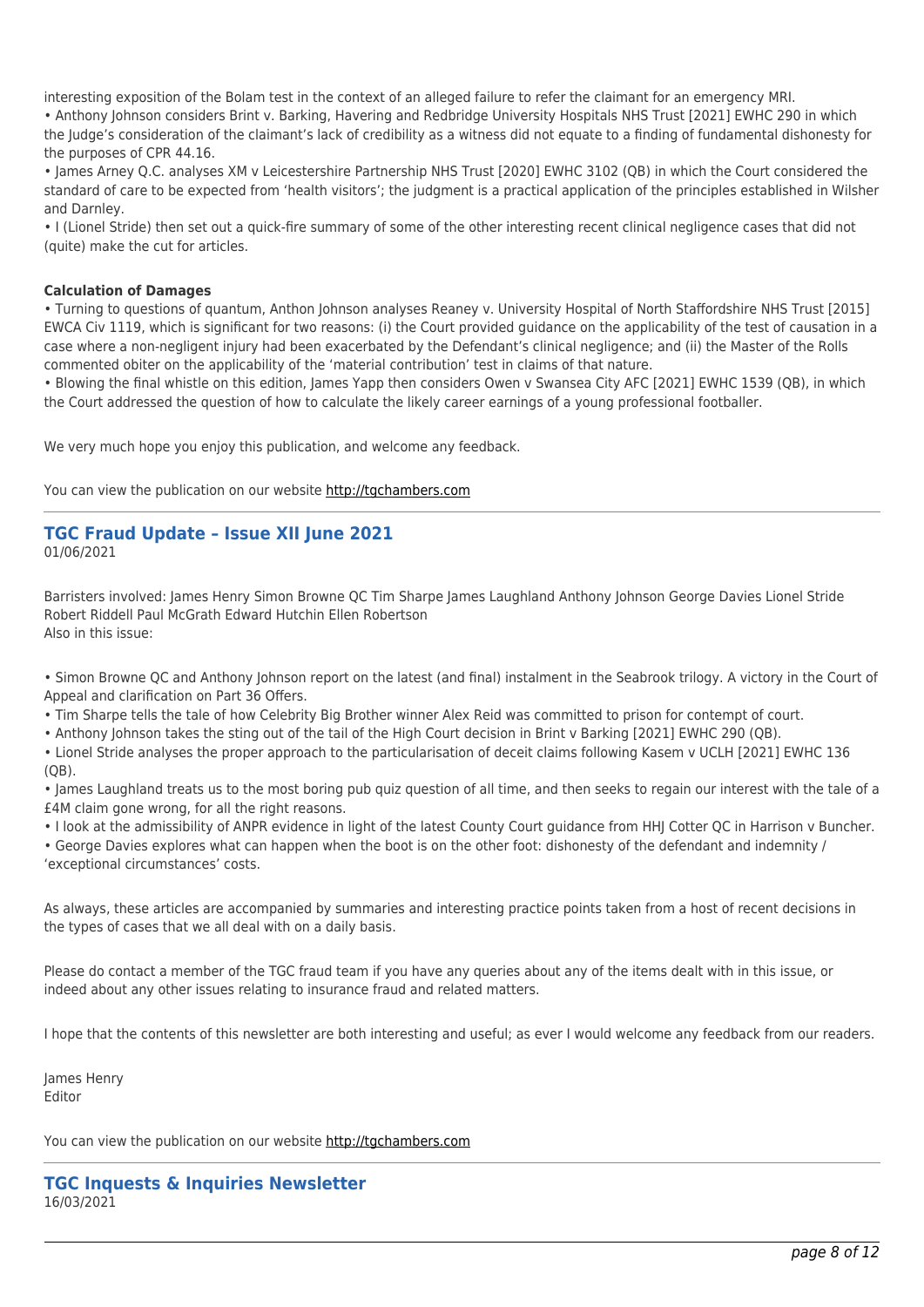Barristers involved: Keith Morton QC Andrew O'Connor QC Nicholas Moss QC Fiona Canby David R. White Emily Wilsdon Ellen Robertson Scarlett Milligan Harriet Wakeman Olivia Rosenstrom

This will be a twice-yearly publication containing articles on recent key legal developments in these fields, as well as a selection of recent noteworthy cases in which Members of Chambers have been involved.

You can view the publication on our website [http://tgchambers.com](https://tgchambers.com/wp-content/uploads/2021/03/TGC066_Inquests_Newsletter.pdf)

#### **Highways England to be referred to the CPS over fatal collision on smart motorway** 12/02/2021

Barristers involved: Ellen Robertson Nicholas Chapman

The inquest is now suspended for the CPS to consider whether Highways England should be charged with corporate manslaughter.

Ellen Robertson acted for the family of Mrs Begum, instructed by Christopher Kardahji of Irwin Mitchell LLP. Nicholas Chapman acted for the Department for Transport and Highways England.

You can view the publication at<https://www.bbc.co.uk/news/uk-england-south-yorkshire-56030027>

#### **Pupillage at TGC – Q&A via Zoom on 21st January 2021** 08/01/2021

Barristers involved: Ellen Robertson Harry Peto Paul Erdunast

We will have three barristers in attendance – Ellen Robertson, a member of Chambers' Pupillage Committee, and Harry Peto and Paul Erdunast, who both joined Chambers in October 2020 after successfully completing their pupillages at TGC.

This is a chance to ask any questions you have about pupillage, applications and life at TGC.

If you would like to attend, please email [er@tgchambers.com](mailto:er@tgchambers.com) by midday on Wednesday 20 January 2021 with the subject line "Pupillage Q&A event". You will then be emailed a Zoom link shortly before the event. The dress code is informal.

#### **TGC Costs Update – Vol 7 December 2020** 15/12/2020

Barristers involved: Matthew Waszak Richard Boyle Simon Browne QC Richard Wilkinson James Laughland Sian Reeves Anthony Johnson Lionel Stride Robert Riddell Ellen Robertson Paul Erdunast James Yapp We hope you find this an interesting and helpful read.

If you would like to be added to the mailing list please email [events@tgchambers.com](mailto:events@tgchambers.com)

You can view the publication on our website [http://tgchambers.com](https://tgchambers.com/wp-content/uploads/2020/12/TGC064_Costs_Newsletter_Vol_VII_v2.pdf)

## **Negligence under Lockdown**

06/10/2020

Barristers involved: Ellen Robertson

[Ellen Robertson](https://tgchambers.com/member-profile/ellen-robertson/) explains in the Solicitors Journal how selecting an expert in Covid-19 related medical negligence claims could be a challenge. The full article can be viewed [here](https://tgchambers.com/wp-content/uploads/2020/10/Temple-Garden-Chambers-Solicitors-Journal-11-September-2020_.docx) and at the link below.

You can view the publication at<https://www.solicitorsjournal.com/sjarticle/Negligence%20under%20lockdown>

**TGC Fraud Newsletter** 11/08/2020

Barristers involved: James Henry Tim Sharpe Scarlett Milligan Anthony Johnson Harriet Wakeman Ellen Robertson Olivia Rosenstrom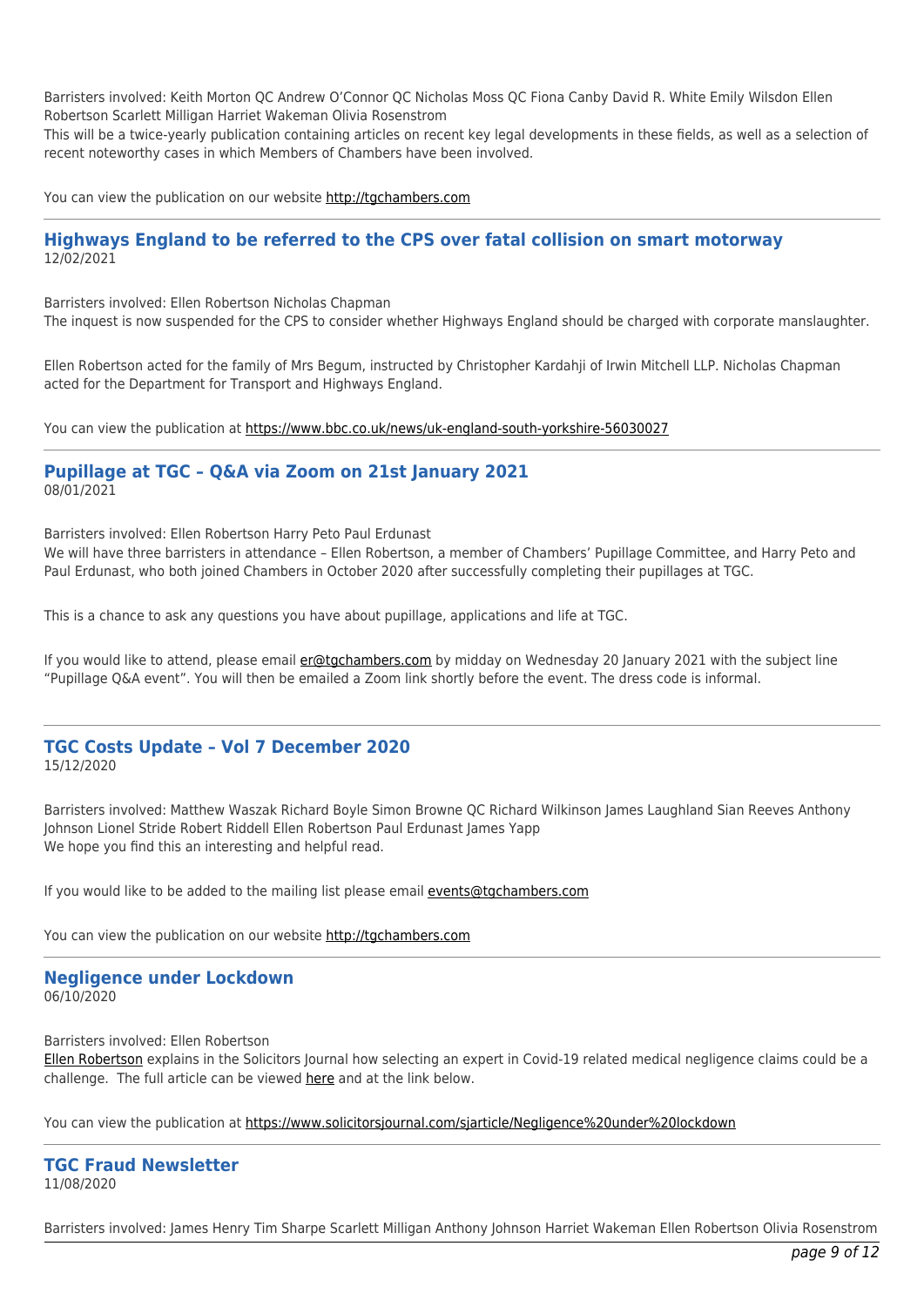James Yapp Please see link below to Issue XI of the TGC Fraud newsletter.

You can view the publication at [https://tgchambers.com/wp-content/uploads/2020/08/TGC062\\_Newsletter\\_Fraud\\_issue\\_11\\_v2.pdf](https://tgchambers.com/wp-content/uploads/2020/08/TGC062_Newsletter_Fraud_issue_11_v2.pdf)

#### **The NHS: No longer off limits for legal action?** 16/07/2020

Barristers involved: Ellen Robertson See Ellen Robertson's article, published today in Edward Fennell's Legal Diary, at the link below.

You can view the publication at<https://edwardfennelllegaleventsdiary450111829.wordpress.com/>

# **TGC Costs Newsletter**

15/07/2020

Barristers involved: Simon Browne QC James Laughland Mark James Richard Wilkinson Anthony Johnson Sian Reeves Richard Boyle Matthew Waszak Ellen Robertson James Yapp Robert Riddell Harriet Wakeman Olivia Rosenstrom Please see link below to the 6th edition of the the TGC Costs Newsletter.

You can view the publication at [http://tgchambers.com/wp-content/uploads/2020/07/TGC061\\_Costs\\_Newsletter\\_Vol\\_VI\\_v3.pdf](http://tgchambers.com/wp-content/uploads/2020/07/TGC061_Costs_Newsletter_Vol_VI_v3.pdf)

#### **Ellen Robertson has article published in PI Focus** 17/03/2020

Barristers involved: Ellen Robertson

The article considers the recent Court of Appeal decision in Brown v Commissioner of Police of the Metropolis on whether and to what extent costs orders in "mixed" PI and non-PI claims are enforceable.

## **TGC Costs Newsletter**

10/12/2019

Barristers involved: Simon Browne QC James Laughland Lionel Stride Anthony Johnson Richard Boyle Matthew Waszak Ellen Robertson Elizabeth Gallagher James Yapp Harriet Wakeman Please see link below to the 5th edition of the the TGC Costs Newsletter.

You can view the publication on our website [http://tgchambers.com](https://tgchambers.com/wp-content/uploads/2019/12/TGC055_Costs_Newsletter_Vol_V_v3.pdf)

## **Simon Browne QC and Ellen Robertson act for family at inquest into death at Peligoni Club, Greece**

31/10/2019

Barristers involved: Simon Browne QC Ellen Robertson

The Senior Coroner for Westminster, Dr Fiona Wilcox, found that Harry had drowned in seawater around thirty metres off the coast at the Peligoni Club, and recorded the cause of death as an accident.

Dr Wilcox found that nobody had been in the watch tower overlooking the water at the time of Harry's death, and that the system used to allocate watch tower duties was "not robust enough". The Senior Coroner also stated she doubted that rescue boats were out on the water at the time. She considered the distinction drawn by the Peligoni Club between risks to those swimming and those on craft in the water "incredible" and found that all users of the water should be watched over in case they got into difficulties.

The Senior Coroner reserved her decision on whether to make a report for the Prevention of Future Deaths to the Peligoni Club.

Harry's family have released a press statement expressing their hope that parents will become more aware of what it means for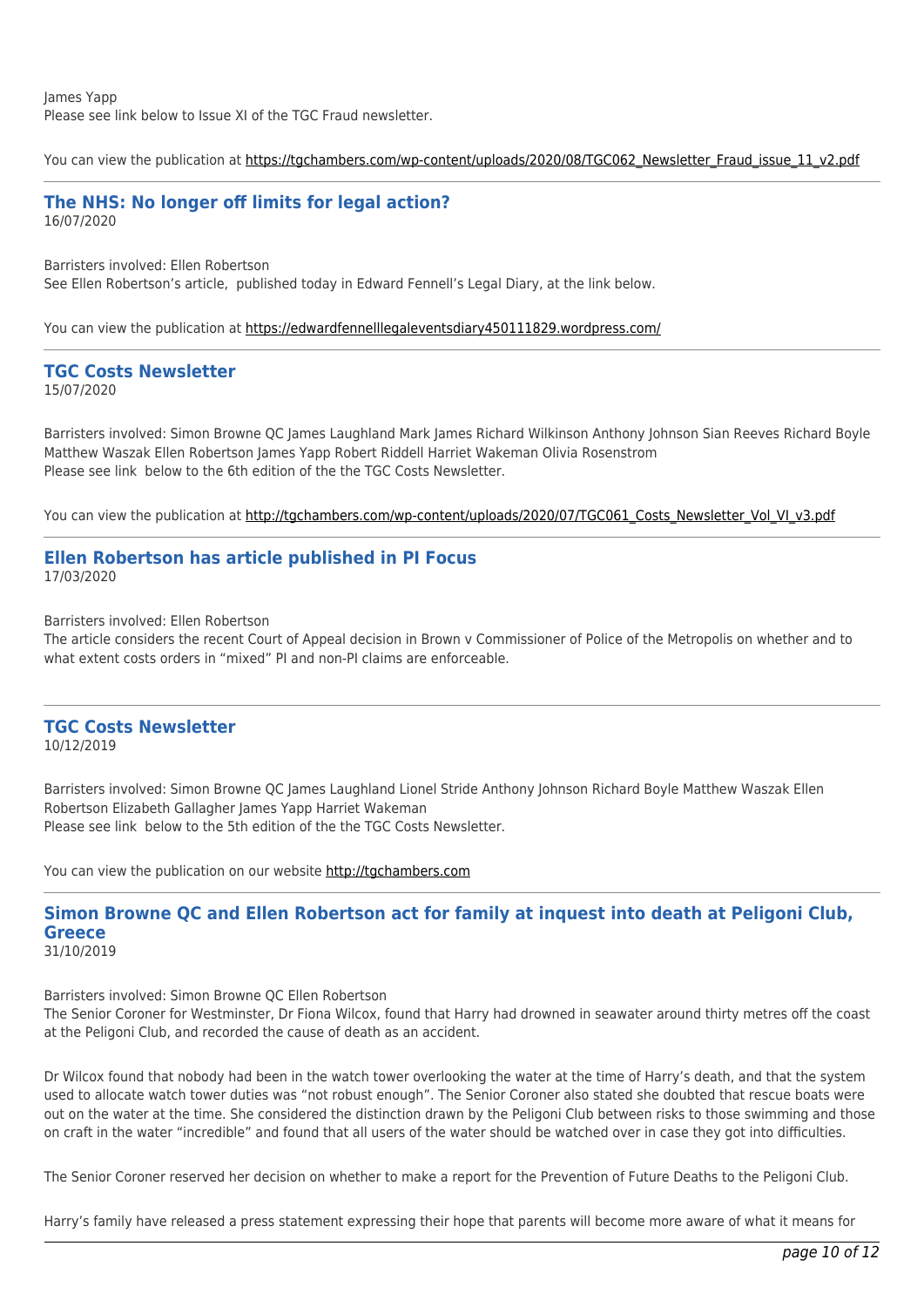their children to work abroad during the summer.

You can view the publication at<https://www.mirror.co.uk/news/uk-news/son-princess-dianas-lady-waiting-20764051>

#### **TGC Costs Newsletter** 04/06/2019

Barristers involved: Richard Wilkinson Lionel Stride Anthony Johnson Matthew Waszak Ellen Robertson James Yapp Richard Boyle Juliet Wells Harriet Wakeman Olivia Rosenstrom Please see link below for the 4th edition of the the TGC Costs Newsletter.

You can view the publication on our website [http://tgchambers.com](https://tgchambers.com/wp-content/uploads/2019/06/TGC047_Costs_Newsletter_Vol_IV_v5b.pdf)

#### **London Bridge Inquests** 08/05/2019

Barristers involved: Dominic Adamson QC Fiona Canby David R. White Piers Taylor Ellen Robertson Fiona Canby is instructed by TfL Legal and appears on behalf of Transport for London.

The inquests have a time estimate of two months. Further details can be found at the link below.

You can view the publication at<https://londonbridgeinquests.independent.gov.uk/>

#### **TGC Fraud Newsletter** 26/02/2019

Barristers involved: Tim Sharpe Anthony Johnson James Henry Ellen Robertson Elizabeth Gallagher This publication has been set up with the stated aim of facilitating the sharing of information about decided claims involving issues of road traffic fraud and related matters.

You can view the publication at [http://tgchambers.com/wp-content/uploads/2019/02/Newsletter\\_Fraud\\_issue9\\_v3.pdf](http://tgchambers.com/wp-content/uploads/2019/02/Newsletter_Fraud_issue9_v3.pdf)

# **TGC Costs Newsletter**

10/12/2018

Barristers involved: Simon Browne QC Mark James Richard Wilkinson Paul McGrath Richard Boyle Lionel Stride Ellen Robertson James Yapp Robert Riddell Matthew Waszak Please see link below to the latest update from the TGC Costs Team.

You can view the publication on our website [http://tgchambers.com](https://tgchambers.com/wp-content/uploads/2018/12/TGC043_Costs_Newsletter_Vol_III_v4.1.pdf)

#### **TGC Fraud Update Issue VIII – July 2018** 02/07/2018

Barristers involved: James Henry Ellen Robertson Paul McGrath James Yapp Matthew Waszak Elizabeth Gallagher Tim Sharpe Edward Hutchin Alex Glassbrook William Irwin Helen Nugent Please see link below for Issue VIII of the TGC Fraud newsletter.

You can view the publication at [http://tgchambers.com/wp-content/uploads/2018/06/TGC041\\_Newsletter\\_Fraud\\_issue8\\_v1.pdf](http://tgchambers.com/wp-content/uploads/2018/06/TGC041_Newsletter_Fraud_issue8_v1.pdf)

#### **TGC Costs Newsletter** 17/05/2018

Barristers involved: Paul McGrath Richard Boyle James Arney QC James Laughland Sian Reeves Matthew Waszak Lionel Stride Ellen Robertson